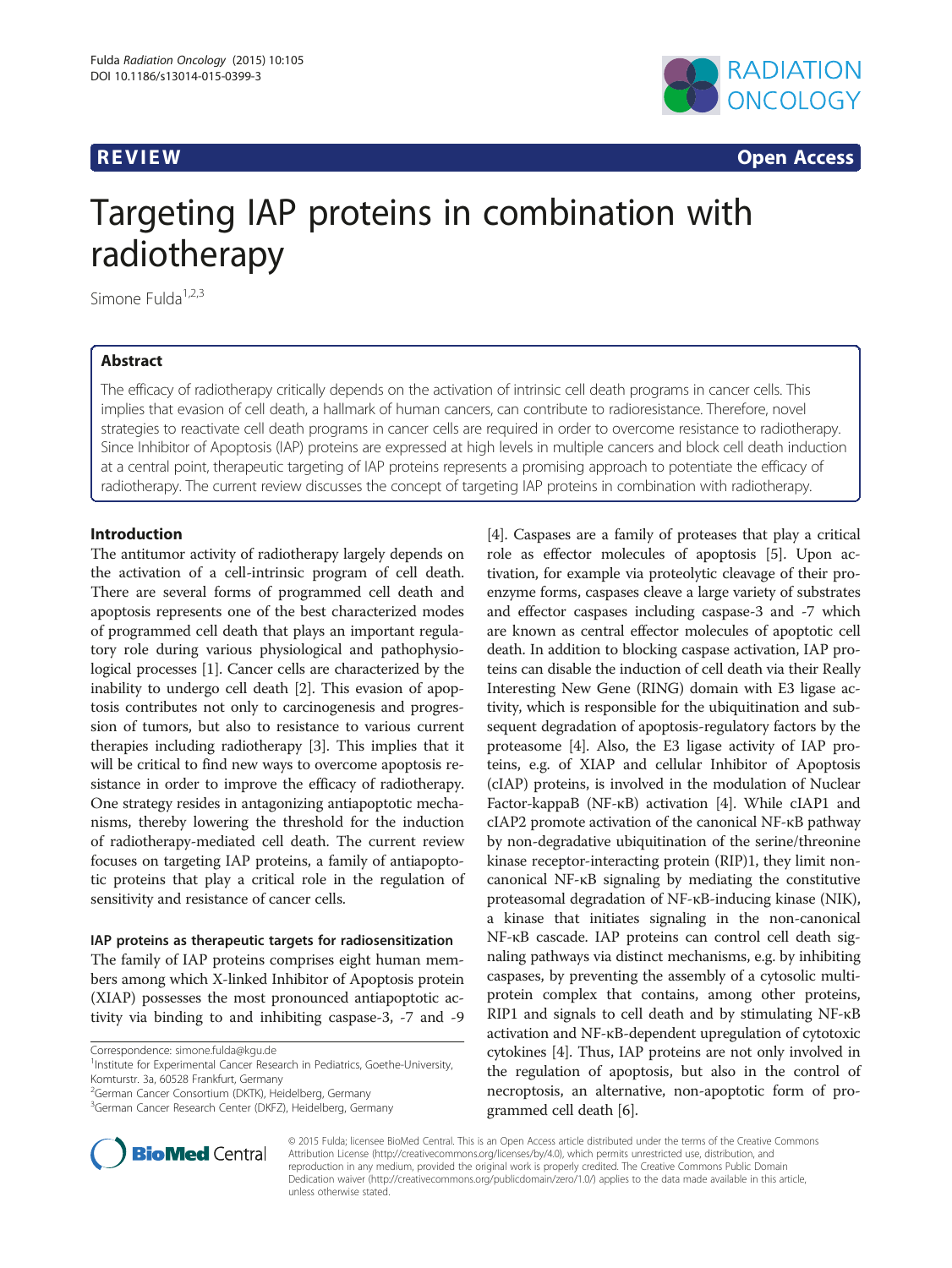IAP proteins can contribute to radiation resistance, since they block cell death pathways at several levels and are expressed at high levels in various cancers [[7\]](#page-2-0). In addition, XIAP expression levels have been reported to be upregulated in response to irradiation, resulting in resistance to radiation-induced cell death [[8,9\]](#page-2-0). Against the background that IAP proteins are critical regulators of cell death and survival in cancer cells, the therapeutic targeting of IAP proteins has attracted considerable attention over the last decades. More specifically, several approaches have been developed to neutralize IAP proteins in human cancers in order to lower the threshold for the induction of cell death or to directly engage the apoptotic program. One of the most promising strategies has been the development of small-molecule inhibitors of IAP proteins that mimick the endogenous IAP protein antagonist second mitochondrial-derived activator of caspases (Smac), a mitochondrial protein that is released from the mitochondrial intermembrane space into the cytosol upon the induction of apoptosis [\[4](#page-2-0)]. Smac binds to and neutralizes IAP proteins including XIAP, cIAP1 and cIAP2. Smac mimetics that neutralize XIAP, ciAP1 and cIAP2, are considered to exert their maximal antitumor activity by targeting XIAP as well as cIAP proteins [[10](#page-3-0)]. The Smac mimetic-mediated neutralization of XIAP results in increased caspase activation and caspase-mediated apoptosis, while the inhibition of cIAP proteins can engage an autocrine/paracrine cell death loop via Tumor Necrosis factor (TNF)α/TNF receptor (TNFR)1 signaling. This autocrine TNFα loop is engaged upon treatment with Smac mimetics via depletion of cIAP proteins by the proteasome which in turn stimulates non-canonical NF-κB signaling and subsequent upregulation of NF-κB target genes such as TNFα. Subsequent binding of TNFα to TNFR1 can engage cell death pathways in the presence of Smac mimetics that cause depletion of cIAP proteins. Besides this autocrine/ paracrine TNFα loop that signals to cell death, death receptor 5 (DR5) has been identified as a critical mediator of Smac mimetic-induced apoptosis [\[11](#page-3-0)].

#### Genetic inhibition of IAP proteins for radiosensitization

Several genetic approaches have been described to neutralize the antiapoptotic function of IAP proteins in order to enhance the sensitivity of cancer cells for radiotherapy. One possibility is ectopic expression of Smac. Overexpression of full-length or the mature form of Smac has been described to substantially enhance γ-irradiation-mediated apoptosis of neuroblastoma, glioblastoma or pancreatic carcinoma cells and also suppressed clonogenic, longterm survival [[12](#page-3-0)]. Mechanistic studies showed that ectopic expression of Smac did not alter the DNA damage/ repair response or activation of cellular stress programs including NF-κB or activation of DNA damage check-

point regulators such as p53 and p21 in response to γ-irradiation [[12\]](#page-3-0). Instead, overexpression of Smac potentiated the γ-irradiation-stimulated activation of caspases, loss of mitochondrial membrane potential and cytochrome c release as well as activation of caspases [[12](#page-3-0)]. Similarly, RNA interference-mediated silencing of XIAP significantly increased γ-irradiation-mediated apoptosis of pancreatic carcinoma cells [\[13\]](#page-3-0). Also in breast carcinoma, overexpression of full-length or the mature form of Smac increased the apoptosis-induced potential of irradiation [[14](#page-3-0)]. Moreover, increased radiosensitivity was reported in chondrosarcoma cells, laryngeal carcinoma, colorectal carcinoma or lung carcinoma upon genetic silencing of XIAP [[15](#page-3-0)-[19](#page-3-0)]. It is interesting to note that the radiationmediated apoptosis upon XIAP knockdown was even more pronounced in mutated p53 lung carcinoma cells compared to wild-type p53 cells [\[18\]](#page-3-0), indicating that XIAP targeting might be especially effective for radiosensitization in lung carcinoma cells with mutated p53 [[18](#page-3-0)].

#### Pharmacological inhibition of IAP proteins for radiosensitization

In addition to the above mentioned genetic approaches to neutralize IAP proteins in human cancers in order to eliminate a key control point in radioresistance, a range of small-molecule inhibitors of IAP proteins have been developed over the last years. For example, small-molecule inhibitors of IAP proteins were reported to significantly enhance γ-irradiation-mediated apoptosis and loss of viability of glioblastoma cells [[20](#page-3-0)]. In addition, IAP inhibitors cooperated with γ-irradiation to suppress long-term clonogenic survival of glioblastoma cells [[20\]](#page-3-0). This IAP inhibitor-mediated radiosensitization was shown to involve increased mitochondrial outer membrane permeabilization, caspase activation and caspase-mediated apoptotic cell death [[20](#page-3-0)]. In addition to established glioblastoma cell lines, IAP inhibitors were also able to sensitize primary cultured glioblastoma cells derived from glioblastoma samples as well as glioblastoma-initiating stem-like cancer cells for cell death upon γ-irradiation [[20](#page-3-0)]. In sharp contrast, IAP inhibitors failed to increase radiotoxicity in several non-malignant cells of the central nervous system [[20](#page-3-0)]. These results point to some tumor selectivity of IAP inhibitor-mediated radiosensitization in glioblastoma. Furthermore, the small-molecule Smac mimetic BV6 was shown to be a potent sensitizer of glioblastoma cells for γ-irradiation-mediated apoptosis [[21](#page-3-0)]. Interestingly, NF-κB turned out to exert proapoptotic functions in this model of apoptosis, as it was shown to be critically required for Smac mimetic-imposed radiosensitization of glioblastoma cells [[21](#page-3-0)]. Genetic inhibition of NF-κB by overexpression of a dominant-negative superrepressor IκBα rescued BV6- and γ-irradiation-mediated apoptosis underlining that NF-κB is required for cell death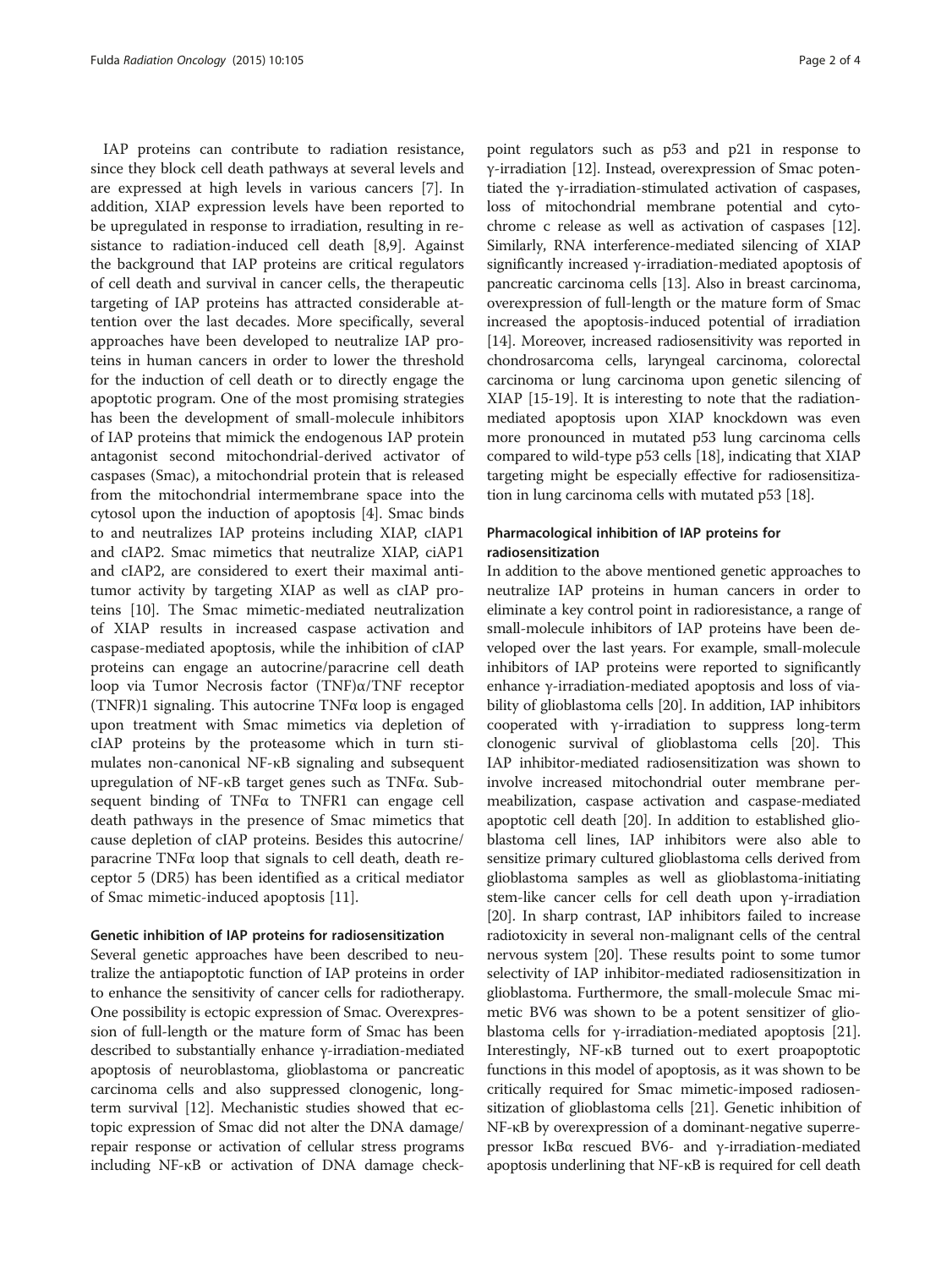<span id="page-2-0"></span>induction [\[21\]](#page-3-0). Similarly, inhibition of NF-κB by overexpression of a kinase dead mutant of IKKβ abolished the BV6-mediated increased cell death upon γ-irradiation [[21](#page-3-0)]. The potency of this combination therapy of BV6 and γ-irradiation was documented by calculation of combination index (CI) which revealed a high degree of synergy [[21](#page-3-0)]. The clinical relevance was emphasized by parallel experiments using primary glioblastoma specimens [[21](#page-3-0)], showing that BV6 similarly enhanced γ-irradiationmediated cell death in primary cultured glioma cells as well as in glioblastoma-initiating cancer stem cells [[21](#page-3-0)]. Furthermore, the Smac mimetic LBW242 was described to enhance the cytotoxic activity of radiotherapy of glioblastoma cells. In vivo studies in a glioblastoma xenograft mouse model also showed a synergistic suppression of tumor growth by co-administration of LBW242 radiation and Temozolomide (TMZ) [[22](#page-3-0)]. These results demonstrate that the anti-glioma activity of radiotherapy and TMZ as state-of-the-art chemotherapy can be potentiated by the addition of Smac mimetic. Furthermore, smallmolecule inhibitors of IAP proteins were shown to sensitize pancreatic carcinoma cells for γ-irradiationtriggered apoptosis [\[13\]](#page-3-0). In contrast, these IAP inhibitors did not affect γ-irradiation-induced apoptotic cell death of non-malignant fibroblasts, pointing to some tumor selectivity [\[13\]](#page-3-0). This potentiation of radiation-induced apoptosis by IAP inhibition was also documented in an independent study [[23](#page-3-0)]. Here, the XIAP antagonist compounds 1396-11 and 1396-12 were shown to increase radiosensitivity of pancreatic carcinoma in vitro and in a subcutaneous xenograft model in vivo [[23](#page-3-0)]. The potential of Smac mimetics to confer increased radiosensitivity was also documented in a range of carcinoma types including lung carcinoma, breast carcinoma, head and neck squamous cell carcinoma, prostate carcinoma and colorectal carcinoma [\[22,24-27](#page-3-0)]. In breast carcinoma, the Smac mimetic SM164-mediated radiosensitization was shown to involve both extrinsic and intrinsic apoptosis pathways including activation of caspases [\[24\]](#page-3-0). Mechanistic studies in head and neck squamous cell carcinoma revealed that Smac mimetic SM164 mediated radiosensitization was linked to NF-κB activation and secretion of TNFα, followed by activation of caspases and caspase-mediated apoptosis [[25](#page-3-0)]. The Smac mimeticmediated radiosensitization was also confirmed in a tumor xenograft model of head and neck squamous cell carcinoma with minimal toxicity [\[25\]](#page-3-0). Similarly, the Smac mimetic SH130 was shown to potentiate the growthinhibitory effects of radiotherapy in a mouse xenograft model of prostate cancer without increasing systemic toxicity [[26](#page-3-0)]. In mechanistic terms, it is interesting to note that the Smac mimetic SH130 was reported to reduce radiation-mediated activation of NF-κB in prostate carcinoma cells, pointing to a context-dependent role of NF-κB in Smac mimetic-mediated radiosensitization [\[26](#page-3-0)]. Besides

small-molecule inhibitors of IAP proteins, antisense oligonucleotides targeting XIAP were recorded to increase radiosensitivity in preclinical models of lung cancer [[28](#page-3-0)]. XIAP antisense oligonucleotides not only enhanced irradiation-induced apoptosis in vitro but also potentiated the growth delay upon irradiation in a xenograft mouse model in vivo [[28](#page-3-0)].

#### Conclusions

The concept to neutralize IAP proteins for radiosensitization of human cancers has proved to be a promising strategy for radiosensitization of human cancers in various preclinical models in vitro and in vivo. Since several distinct Smac mimetics are currently being evaluated in early clinical trials, both as monotherapy as well as in combination with other cytotoxic therapies including chemotherapy, it is feasible that this concept can in principle be translated into a clinical application. To this end, it will be important to identify biomarkers that might help to select those groups of patients that will benefit most from Smac mimetic-based combination therapies with radiotherapy. Taken together, targeting IAP proteins, e.g. by smallmolecule inhibitors such as Smac mimetics, represents a promising avenue for future research in order to enhance the efficacy of radiotherapy.

#### Competing interests

The author declares that she has no competing interests.

#### Author's contribution

SF drafted, read and approved the manuscript.

#### Acknowledgements

The expert secretarial assistance of C. Hugenberg is greatly appreciated. This work has been partially supported by grants from the Deutsche Forschungsgemeinschaft, the Deutsche Krebshilfe, IUAP, and BMBF.

#### Received: 2 March 2015 Accepted: 1 April 2015 Published online: 26 April 2015

#### References

- 1. Lockshin RA, Zakeri Z. Cell death in health and disease. J Cell Mol Med. 2007;11:1214–24.
- 2. Hanahan D, Weinberg RA. Hallmarks of cancer: the next generation. Cell. 2011;144:646–74.
- 3. Fulda S, Debatin KM. 5-Aza-2'-deoxycytidine and IFN-gamma cooperate to sensitize for TRAIL-induced apoptosis by upregulating caspase-8. Oncogene. 2006;25:5125–33.
- 4. Fulda S, Vucic D. Targeting IAP proteins for therapeutic intervention in cancer. Nat Rev Drug Discov. 2012;11:109–24.
- 5. Taylor RC, Cullen SP, Martin SJ. Apoptosis: controlled demolition at the cellular level. Nat Rev Mol Cell Biol. 2008;9:231–41.
- 6. Vanden Berghe T, Linkermann A, Jouan-Lanhouet S, Walczak H, Vandenabeele P. Regulated necrosis: the expanding network of non-apoptotic cell death pathways. Nat Rev Mol Cell Biol. 2014;15:135–47.
- 7. Fulda S. Inhibitor of Apoptosis (IAP) proteins as therapeutic targets for radiosensitization of human cancers. Cancer Treat Rev. 2012;38:760–6.
- 8. Holcik M, Yeh C, Korneluk RG, Chow T. Translational upregulation of X-linked inhibitor of apoptosis (XIAP) increases resistance to radiation induced cell death. Oncogene. 2000;19:4174–7.
- 9. Gu L, Zhu N, Zhang H, Durden DL, Feng Y, Zhou M. Regulation of XIAP translation and induction by MDM2 following irradiation. Cancer Cell. 2009;15:363–75.